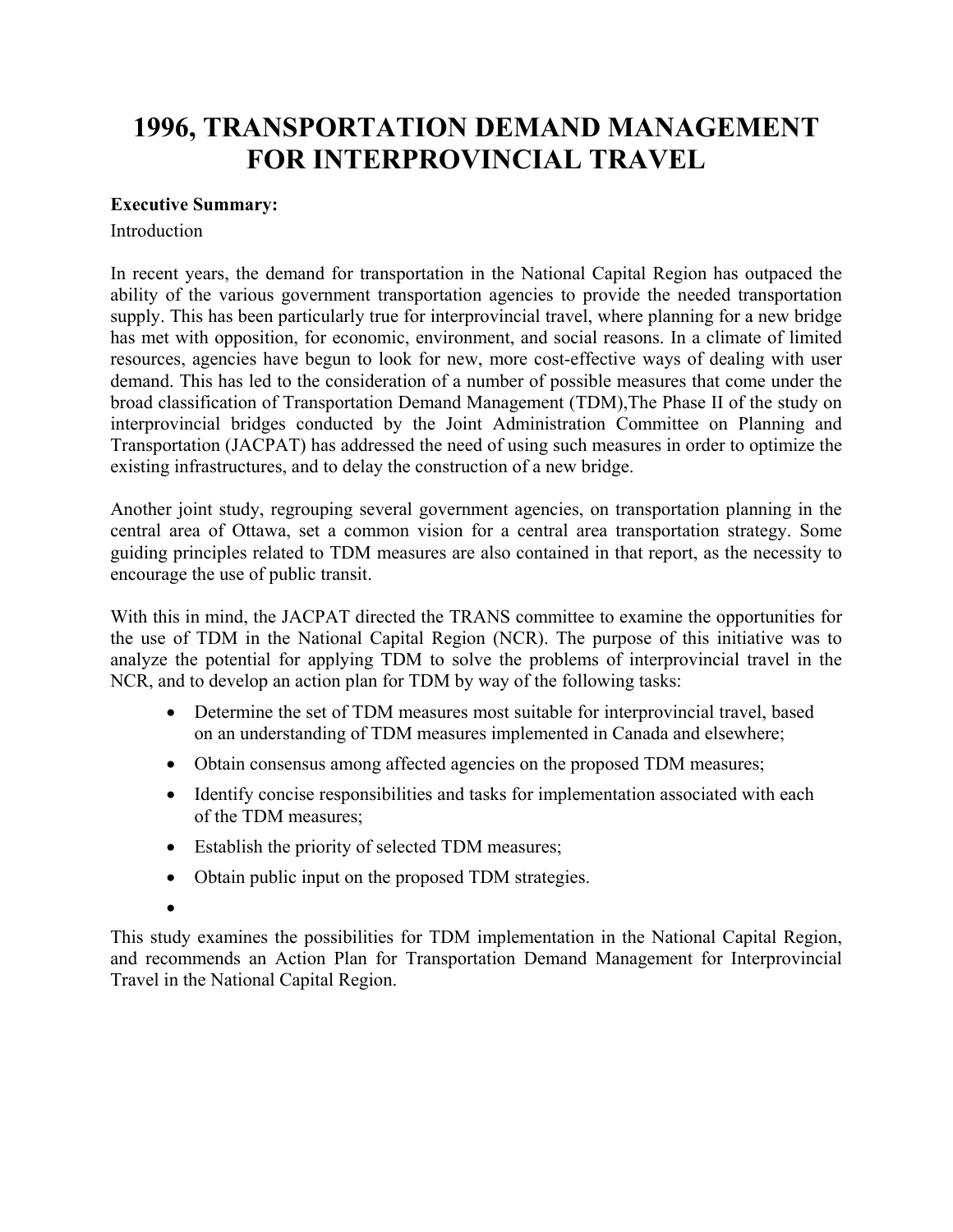# **Definition of Transportation Demand Management (TDM)**

TDM is a strategy aimed at alleviating urban traffic congestion through the management of travel demand. TDM measures are primarily directed at commuter travel and are designed to reduce dependence on the single occupant vehicles (SOV's), to shift the timing of travel to less congested time periods, and to reduce the general demand for commuter travel. TDM attempts to change commuter behaviour in three main ways: shifting the mode of transportation, eliminating trips, and lowering peak demand.

# **Study Process**

This study consisted of the following tasks:

Literature Review

The first step in the study was the completion of a review of the literature concerning TDM, in order to identify the full range of possible TDM measures. The measures that were identified were classified into four different types:

Enhanced Options

- Promotion of Ridesharing
- Promotion of Transit
- Promotion of Non-Motorized Modes
- General Traffic Improvements
- Improved Information and Education

### **Incentives**

- Parking Management
- Promotion of High Occupancy Vehicles
- Trip Reduction Programs (voluntary/mandatory
- Road/Congestion Pricing
- Increase in Convenience for Non-SOV Commuters

### **Work Management**

- Flextime
- Compressed Work Week
- Telecommuting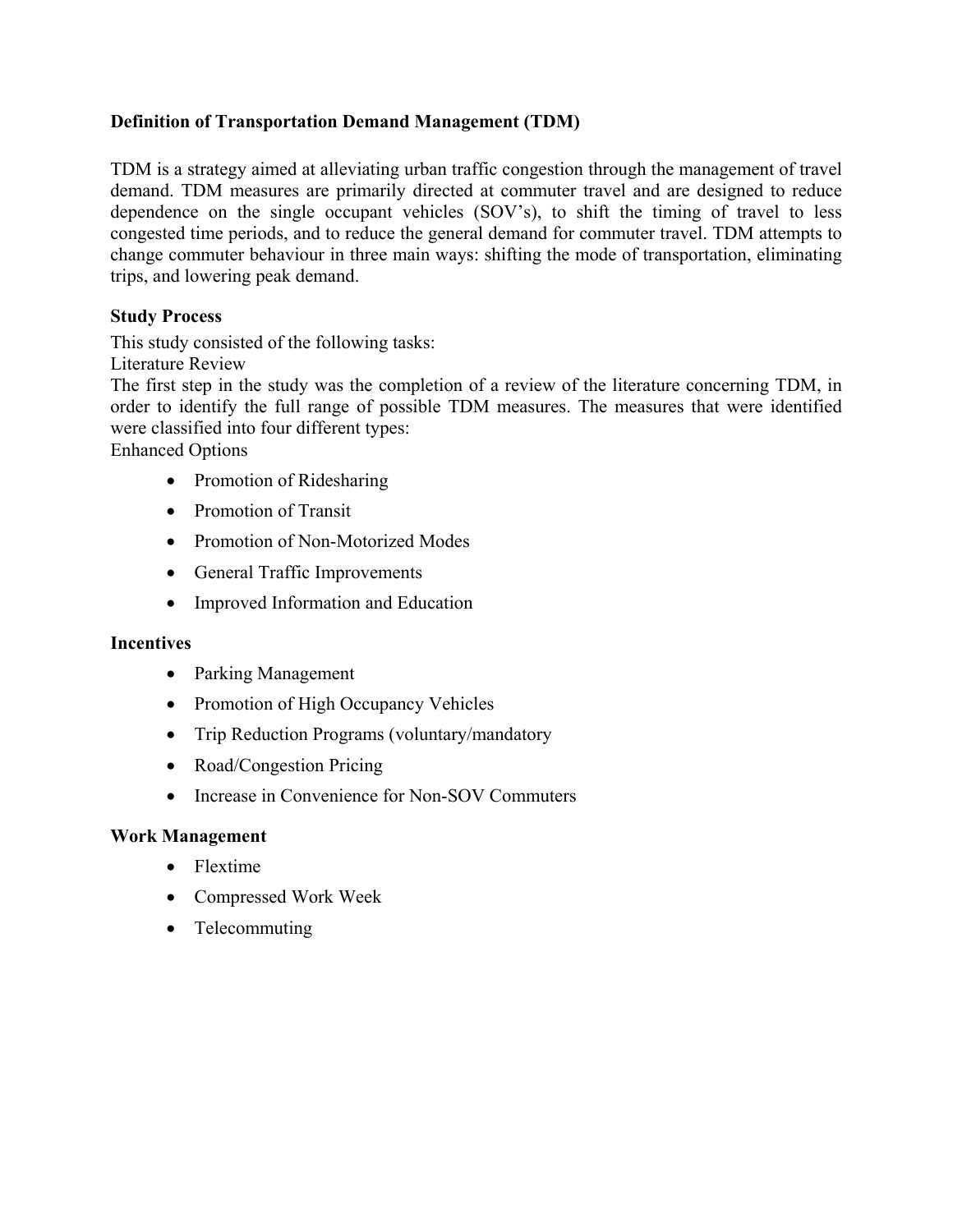### **Land Use**

- Changes in Land Use
- Encouragement of Neo-Traditional Neighbourhood Development (NTND)

At the same time a list was compiled of potential TDM evaluation criteria:

- Performance of Current TDM Activities
- Potential for Impact
- Marketing Potential
- Costs (capital/operating)
- Acceptability
- Feasibility/Implementability
- Benefits to Users
- Environmental Impacts
- Economic Impacts
- Time Frame
- Benefits to Transportation System

The literature review and the list of potential TDM evaluation criteria provided a master list of TDM measures and evaluation criteria that was used to select measures and criteria that fit the needs of the NCR.

### **Identification of TDM Strategies and Evaluation Criteria**

Using the master lists that were developed during the literature review, TDM strategies for the NCR were developed. Since many TDM measures act in a complementary way, it is important to group together into TDM strategies those measures that can work together synergistically. Eleven TDM strategies were developed, each containing between three and seven individual measures:

- Strategy 1: Ridesharing
- Strategy 2: Bottleneck Bypasses for Ridesharers and Transit
- Strategy 3: Implementation of HOV Facilities and Network (lane conversion)
- Strategy 4: High Occupancy Vehicle Designated Bridge
- Strategy 5: Construction of HOV Facilities and Network (lane construction)
- Strategy 6: Work Management
- Strategy 7: Vehicle Trip-Reduction By-Laws
- Strategy 8: Transit, Bicycle, and Pedestrian Friendly Development, Land Uses, and Networks
- Strategy 9: Interprovincial Central Area Transit
- Strategy 10: Transit Improvements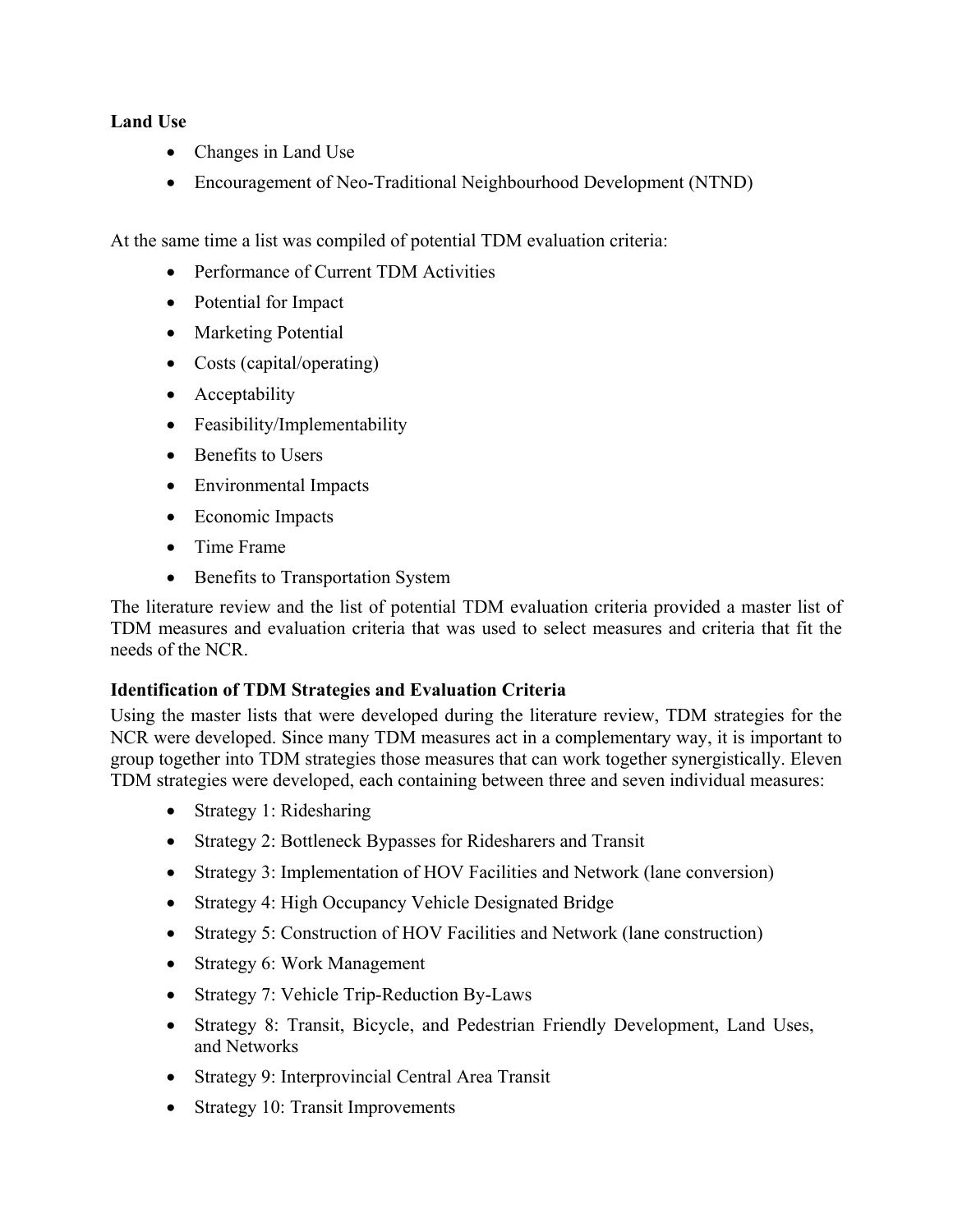• Strategy 11: Improved Information and Education

At the same time, the list of evaluation criteria was modified and expanded to take into account of the requirements of the NCR. The final list of evaluation criteria used in evaluating the eleven strategies is as follows:

- Person Throughput
- Technical Feasibility
- Technical Flexibility
- Operation
- Travel-Time Reduction
- Travel-Time Reliability
- Market Potential
- Public Support
- Capital Costs
- Operating Costs
- Economic (Benefit/Cost)
- Benefits to Environment
- Implementation Scheduling
- Competition with Existing Measures
- Conformity with Local Transportation and Development Plans
- Compatibility with NCR Image Plans
- Levels of Jurisdiction and Co-ordination Required

From this research, it was possible to continue to the next phase of the study, the evaluation of the TDM strategies.

TDM Evaluation

The Evaluation of TDM was conducted in two stages:

Stage 1 involved the use of the Planning Balance Sheet analysis, where each of the strategies was given a score for each of the criteria. In addition to the raw score, each evaluation criteria was given a weighting factor to reflect the varying importance of the criteria. For each strategy, the weighted scores where then added up, to produce a relative ranking of all the strategies. Based on this analysis, five TDM strategies were retained for further study: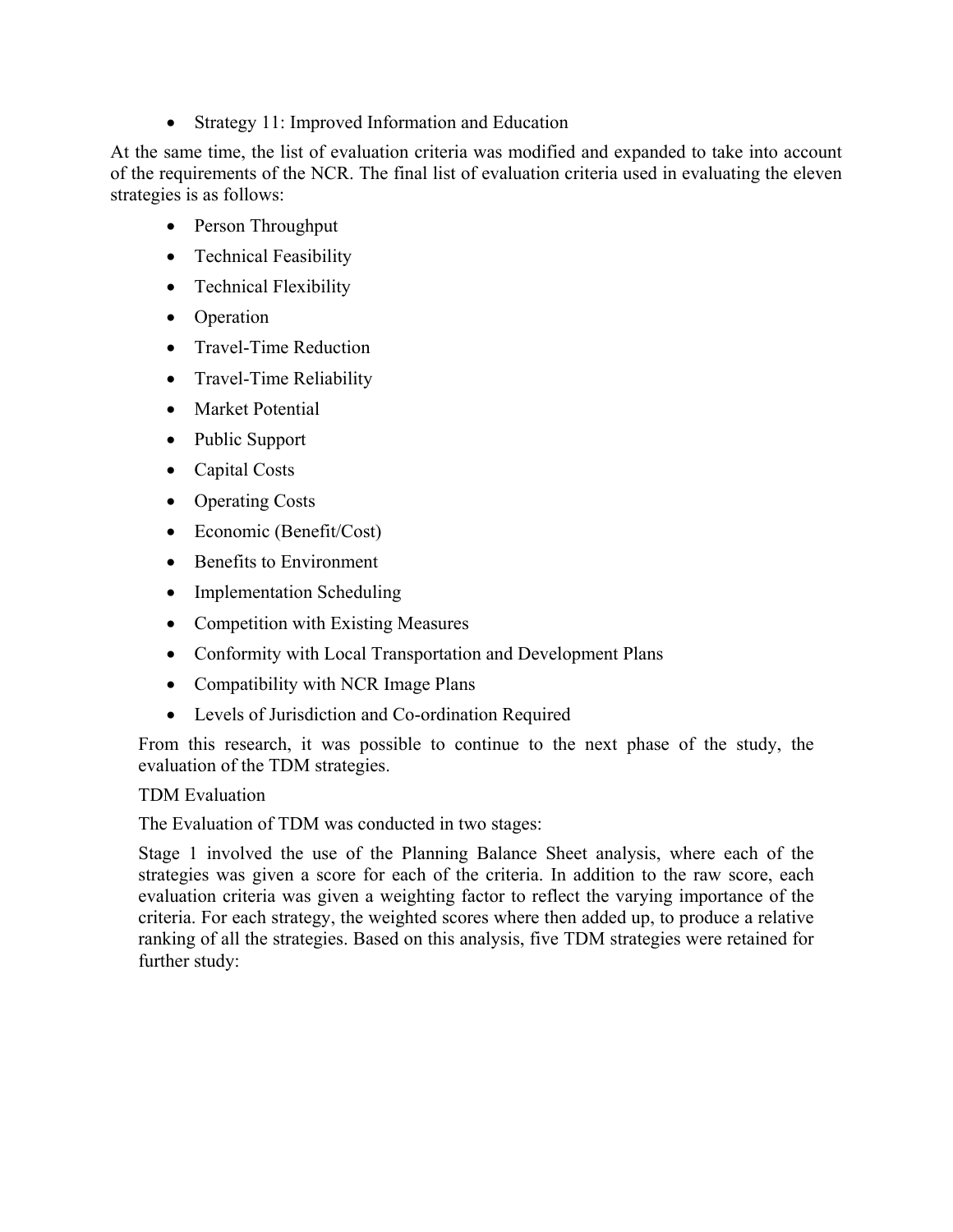- Ridesharing Program
- Bottleneck Bypasses for Ridesharers and Transit
- Implementation of HOV Facilities and Network (lane conversion)
- HOV Designated Bridge
- Transit Improvements

In addition, the strategy Improved Information and Education was retained, since it scored quite well, and can act as a support measure for all the other strategies.

In order to implement these strategies, it is necessary to classify them into individual action programs. This allows the development of implementation priorities for the various TDM measures. The five strategies that were identified for further study corresponded to the following twelve TDM actions:

- Local ridesharing programs
- Preferential HOV parking at worksites
- Voluntary employer-based incentives
- Park and Ride facilities
- Parking management
- Bypasses to congestion at bridges
- Conversion of existing lanes to HOV -use on bridges and bridge approaches
- Financial incentives
- Congestion pricing
- Transit-fare subsidies
- Operational priority for transit
- Information and education programs

The twelve measures were then re-evaluated in Phase II of the evaluation, using the same criteria as before. This evaluation was much more qualitative in nature, and took into account the particular requirements or the NCR. This evaluation process showed that all of the measures have the potential for positive impact, but that it was important to develop some sense of implementation priorities, to ensure that the implementation was done as effectively as possible.

### **Consultation Process**

Two types of consultations were held: focus groups with randomly selected members of the public, and workshops that were conducted with representatives from community organizations and government agencies.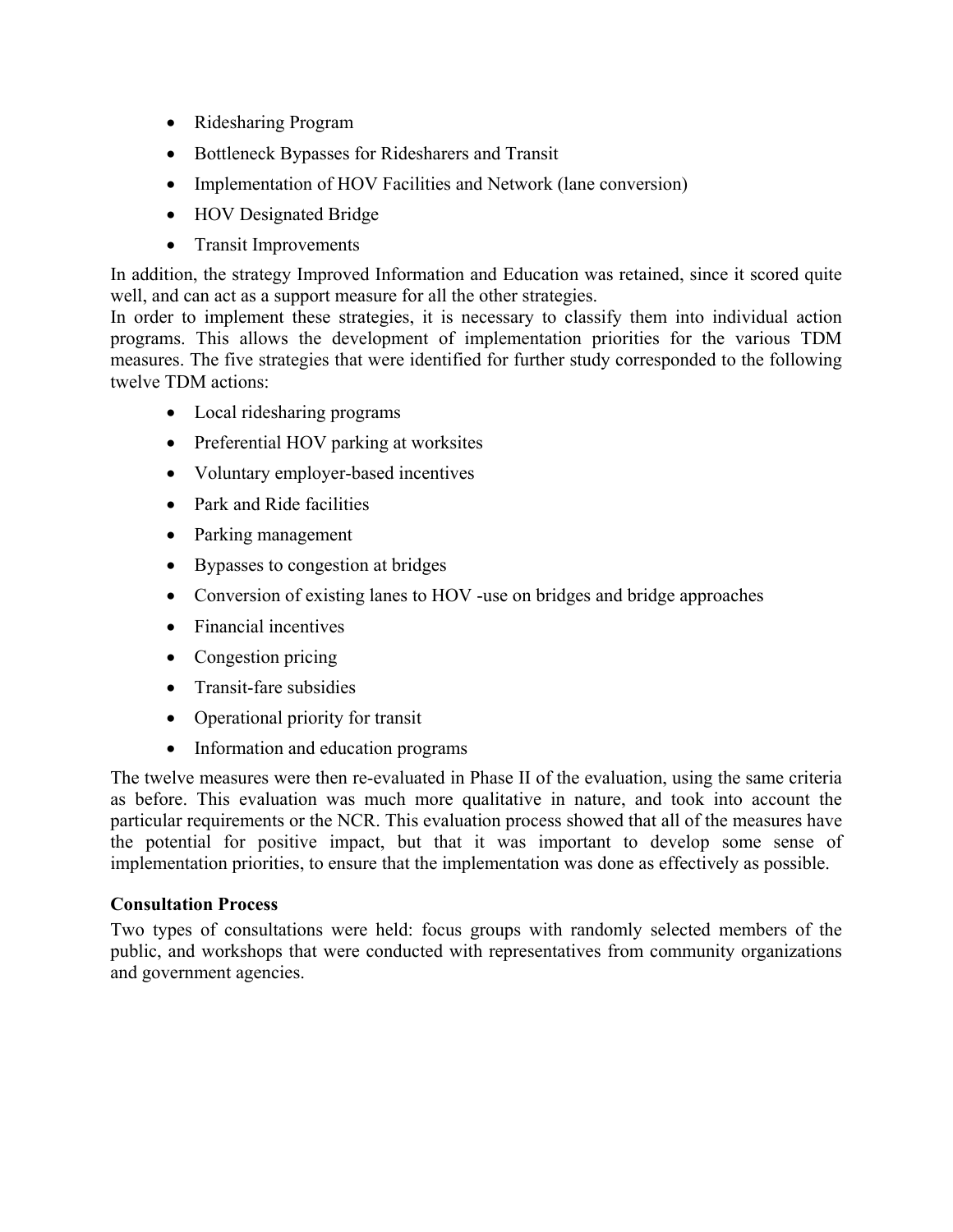### Focus Groups

Four focus groups were held, two in Ottawa and two in Hull. The participants were presented with six of the twelve measures that had been chosen, and asked for their opinions on them. The opinions expressed showed there is a high level of interest in transportation planning among NCR citizens. In addition to their qualitative comments, participants were asked to give numerical rankings to the measures, in a process known as Pareto vote. Participants were asked to their most preferred option a score of 3, their second most preferred option a score of 2, and their third most preferred option a score of 1. This gave an approximate ranking of the measures, showing the most popular with this sample of the public. The overall results of this voting process across all the focus groups are presented in Table 1:

Table 1: Synthesis of Pareto Vote Results

|                                                    | Individual | Related to the<br>Common Good |
|----------------------------------------------------|------------|-------------------------------|
| Local Ridesharing Programs                         | 63         | 68                            |
| Conversion of Existing Lanes to HOV Use on Bridges | 49         | 42                            |
| Congestion Pricing                                 |            |                               |
| <b>Parking Management</b>                          |            |                               |
| Congestion Bypasses Near Bridges                   | 43         | 39                            |
| <b>Transit Priority Light Cycles</b>               | 35         | 35                            |
|                                                    |            |                               |

### Measures Preferences

# Workshops

The second part of the consultation process involved workshops with representatives from community organizations and government agencies. In addition to soliciting the opinions these representatives, the workshops were intended to develop implementation priorities for the measures that had been chosen for further study. All twelve measures were presented to these representatives.

The first workshop was held with representatives from community organizations with a demonstrated interest in transportation issues. The representatives were presented with the selected TDM measures, and asked for their opinions. Opinions were recorded and are contained in the accompanying consultation report. During the course of these discussions, the representatives asked that three new measures be added to the list for implementation:

- Improved network and infrastructure for alternative modes.
- Land-use management
- Resident-assisted transportation planning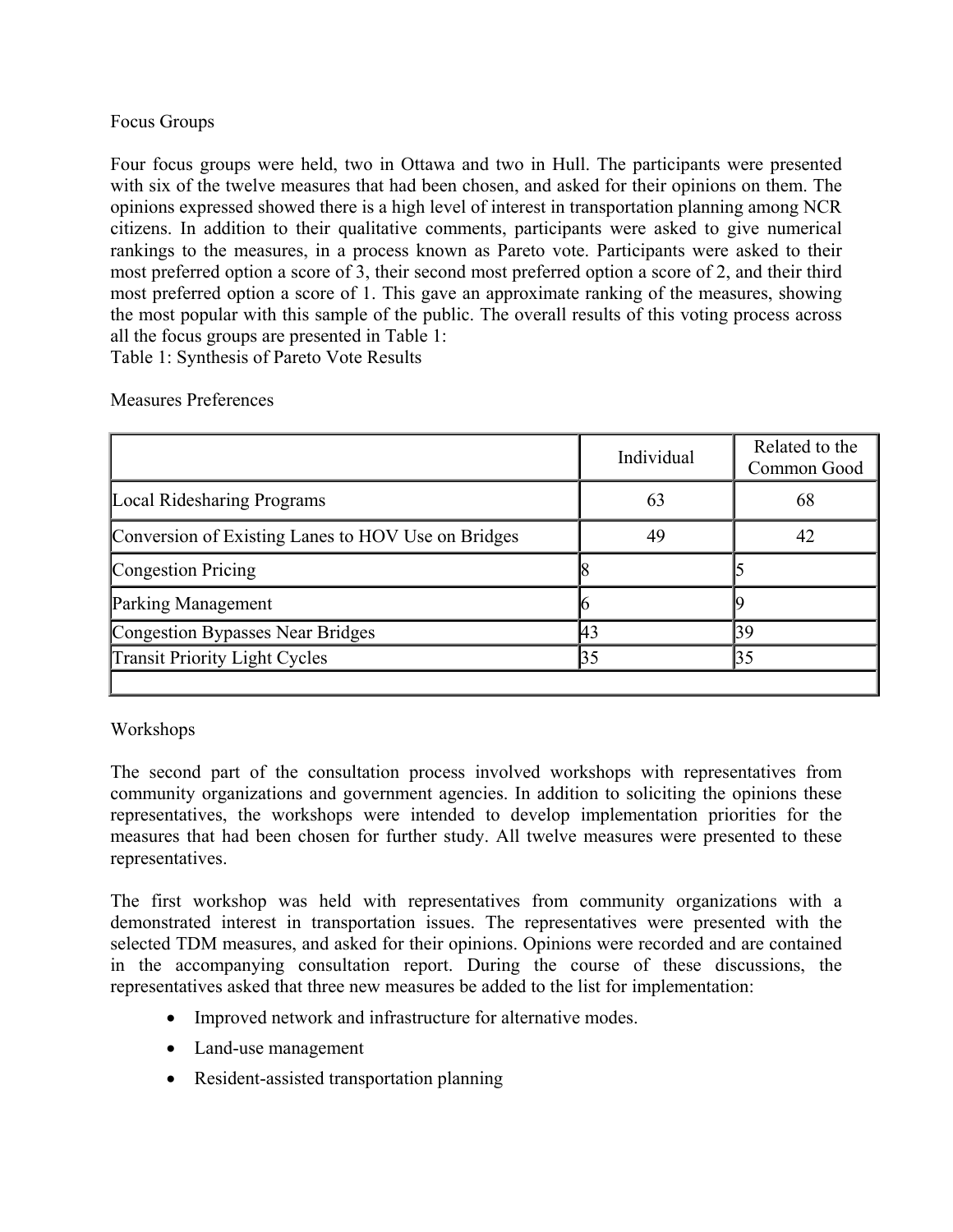In addition, the measure call Transit-pass subsidies was changed to the more general, Public transit improvements, to reflect the need for better public transit in the NCR.

After this discussion, participants were asked to achieve a consensus on implementation priorities for the measures. The representatives classified the measures into three groups, according to the impact that they will have and the schedule on which they can be implemented . Placement in Group I indicated that the measure will have a large impact and can be implemented I the shortterm, while placement in Group III indicated that the measure will have a low impact and/or will take a long time to implement. Through this process, the following priorities were developed:

# **Priorities - Community Organizations**

(according to scheduling and impacts)

Group I

- Ridesharing programs
- Preferential HOV parking at worksites
- Park and Ride facilities
- Congestion bypass for HOVs at bridge approaches
- Conversion of existing lanes to reserved HOV lanes
- Operational priority for transit at traffic lights
- Information and education programs
- Land-use management

Group II

- Resident-assisted transportation planning
- Voluntary employer-based incentives
- Parking management
- Congestion pricing on bridges
- Improvements to the public transit system
- Improved network and infrastructure for alternative modes

Group III

• Government supported incentives

The second workshop was held for representatives from government agencies. At this workshop, participants were presented with all fifteen measures, and asked to discuss them. Since most of them were already familiar with the measures, it was in fact only necessary to discuss the three measures that had been recently added at the other workshop.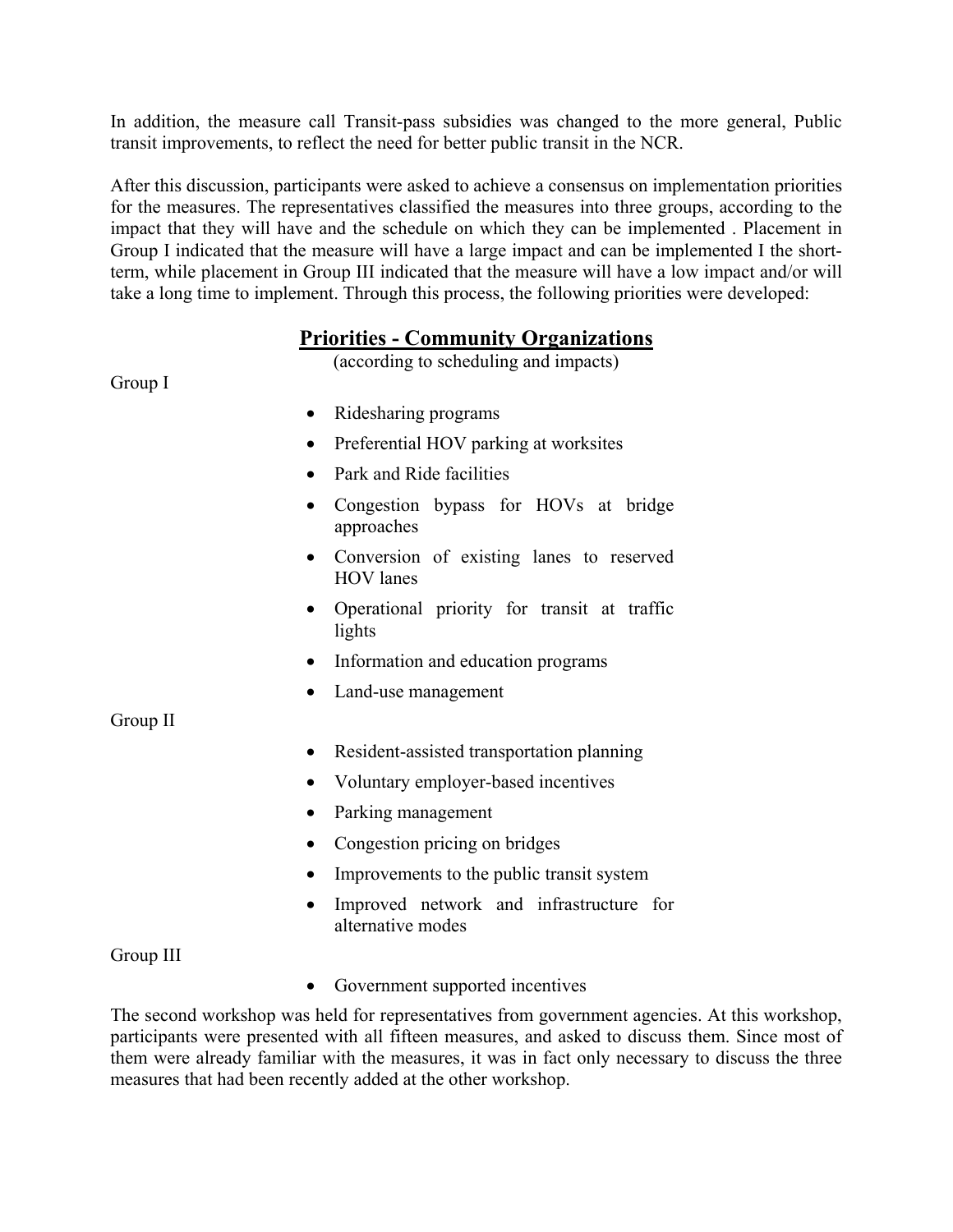Representatives were presented with the results of all the previous evaluations that had taken place, and the results of the focus groups and the previous workshop. They were asked to achieve a consensus on implementation priorities for the TDM measures. Based on this process, the following list of priorities was developed:

# **Priorities - Government Agencies**

(according to scheduling and impacts)

- Ridesharing programs
- Preferential HOV parking at worksites
- Park and Ride facilities
- Congestion bypasses for HOVs at bridge approaches
- Conversion of existing lanes to reserved HOV lanes
- Operational priority for transit at traffic lights

Group II

- Voluntary employer-based incentives
- Parking management
- Government supported incentives
- Improvements to the public transit system
- Information and education programs
- Improved network and infrastructure for alternative modes
- Land-use management
- Resident-assisted transportation planning

Group III

• Congestion pricing on bridges

### **TDM Action Plan**

Based on workshops and focus groups, the Action Plan for Transportation Demand Management for Interprovincial Travel in the National Capital Region was developed. This action plan modifies the three groupings, giving those from Group I high priority status, and those from group II and Group III low priority status. The actions in Group I have been given high priority status in respect with their feasibility, their schedule of implementation, their impact and their cost.

Group I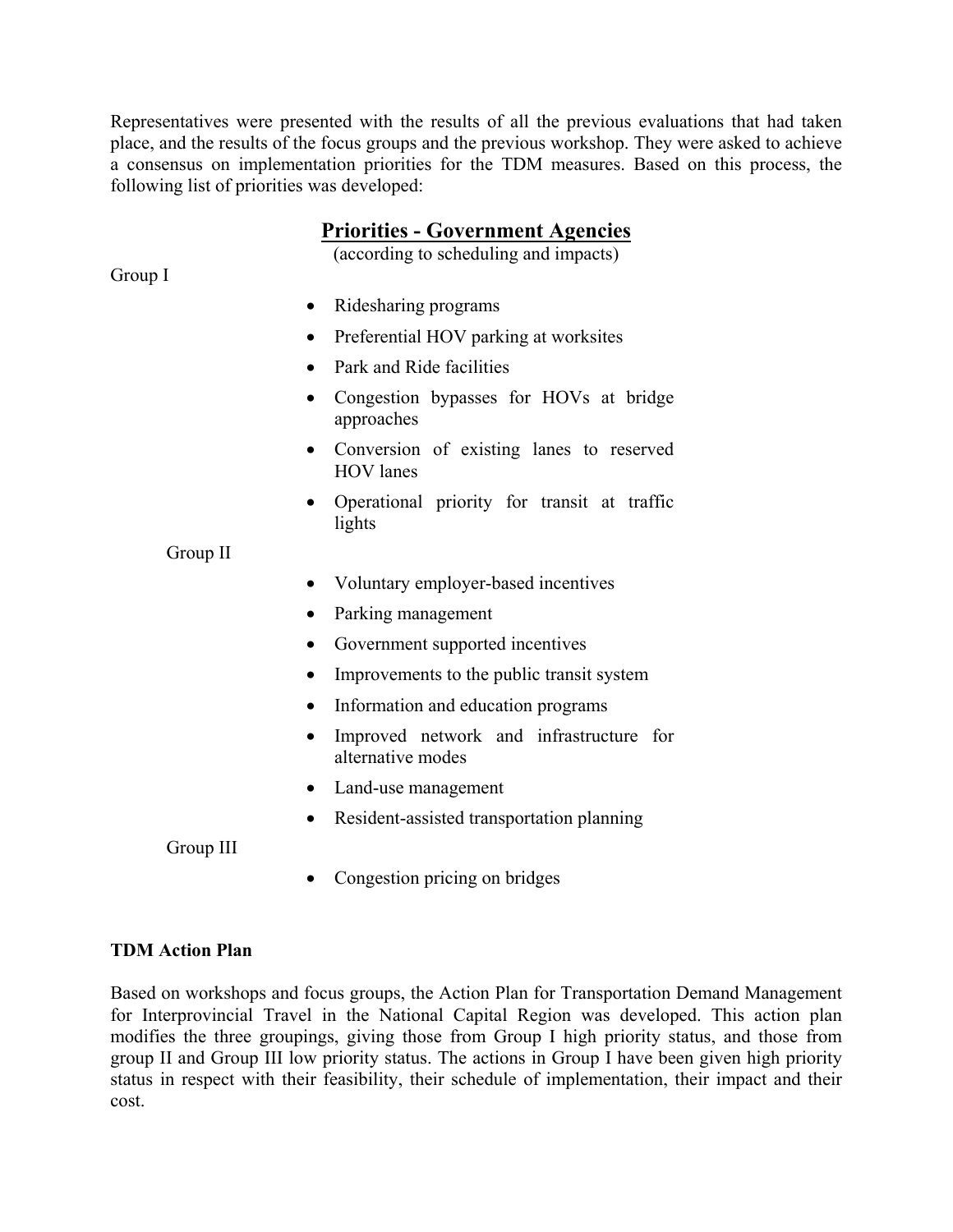The action plan consists of the following:

Scope - description of the measure

Present Status - examples of the measure that currently exist.

Action - the actions that must be taken for implementation.

Agencies involved - public and private agencies that must be involved.

Cost (Low =  $$100,000$ ; Medium = \$100,000 - \$500,000; High = > \$500,000).

### *High Priority TDM Actions*

# **1. Aylmer Ridesharing Demonstration Project**

### Action

Begin demonstration project for commuters travelling between Aylmer and Ottawa (2 year demonstration project).

Scope

This measure involves setting up programs, supported by both private and public sectors, that will encourage single occupant vehicle (SOV) users to travel by carpool or vanpool for their daily commute.

Agencies involved

Public: RMOC, CUO, OC Transpo, STO, MTO, MTQ, municipalities

Private: Large and medium-sized employers, insurance companies, sponsors.

Cost

Low

# **2. Preferential HOV Parking at Government Worksites**

### Action

Installation of preferential parking measures at parking lots controlled by government agencies (where applicable)

### Scope

This measure involves reserving preferential parking spaces, such as those near the entrance or in a covered area, for workers who travel by carpool or vanpool.

### Agencies involved

Public: RMOC, CUO, municipalities, federal and provincial government agencies.

Cost

Low

### **3. Voluntary Employer - Based and Financial Incentives**

Action

Provide employers with material and expertise necessary to set up voluntary programs.

Promote the establishment of incentive programs among employers.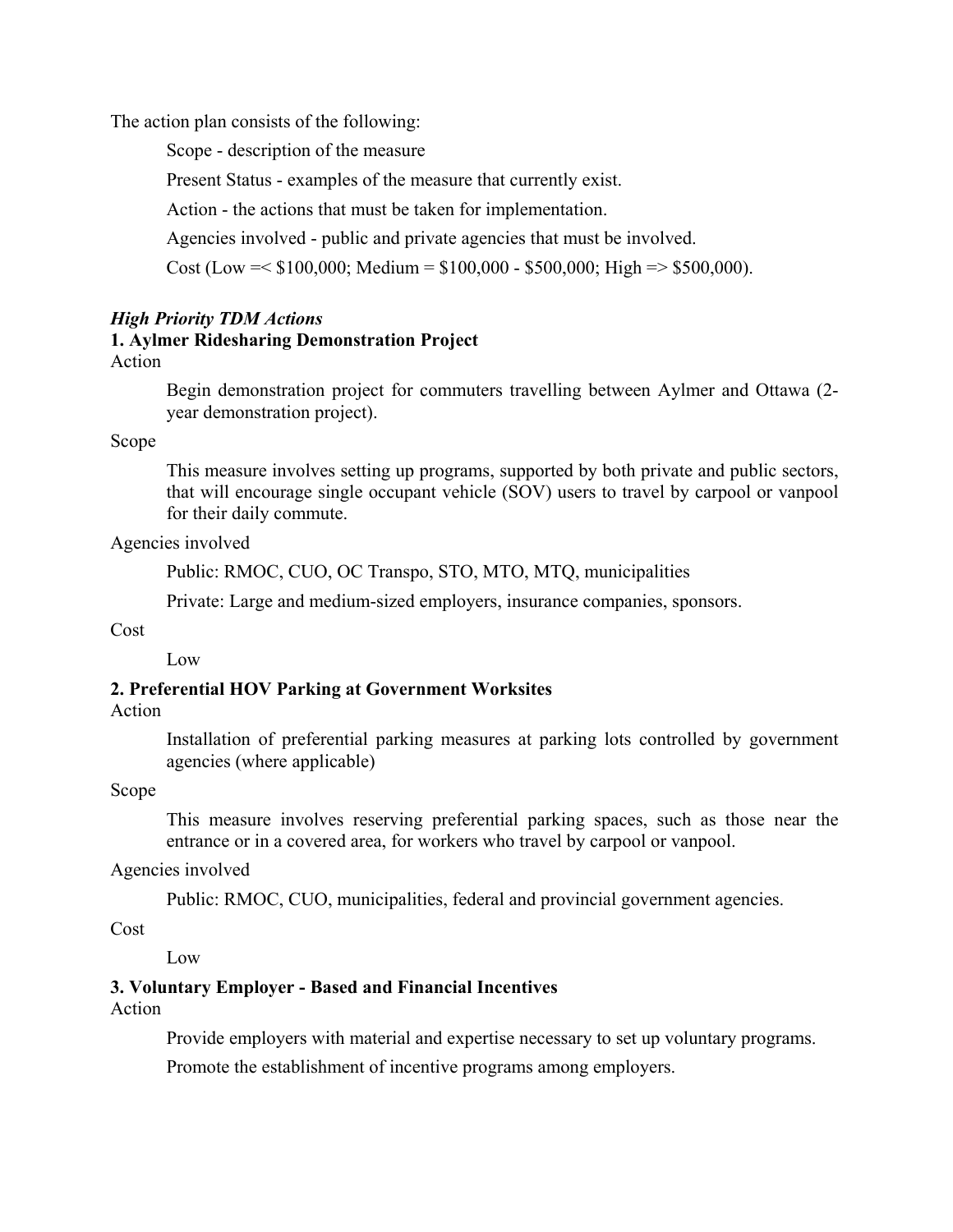Establish programs for government employees, to provide an example to private companies.

Carefully analyze monetary incentives that can be implemented to manage transportation demand, and implement those that are most promising.

Scope

This measure involves implementing policies, both by government agencies and private companies, that discourage people from commuting by SOV. Incentives include rewards for transit-users, elimination of free parking and changes in tax policy, information and contests.

# **4. information and education programs on TDM Measures**

Action

Identify a communication strategy ensuring information and education for communities on a permanent basis.

Identify sponsors who will help to fund education and information programs as a means of product placement and advertising.

For each TDM project, prepare a communication plan and matching promotion.

Scope

Provide information to the public about the TDM measures that are being implemented. In addition, provide communities with information about transportation conditions and help them to make more informed travel decisions.

Agencies Involved

Public: NCC, RMOC, CUO, OC Transpo, STO, MTO, MTQ.

Private: Employers, Sponsors.

### **Costs**

Medium.

### **5. Conversion of Existing Lanes to HOV use on the Chaudière Bridge and Approaches**  Action

Undertake a detailed feasibility study on the Chaudière Bridge to determine the best scenario for lane conversion and proceed with implementation.

Scope

This measure involves converting existing traffic lanes to HOV-only use on the bridge and approaches, aiming to increase person throughput on the existing infrastructure.

### Agencies Involved

Public: NCC, RMOC, OC Transpo, CUO, STO, MTO, MTQ, Public Works and Government Services Canada.

Cost

Medium (\$500,000).

### *Low-Priority TDM Actions*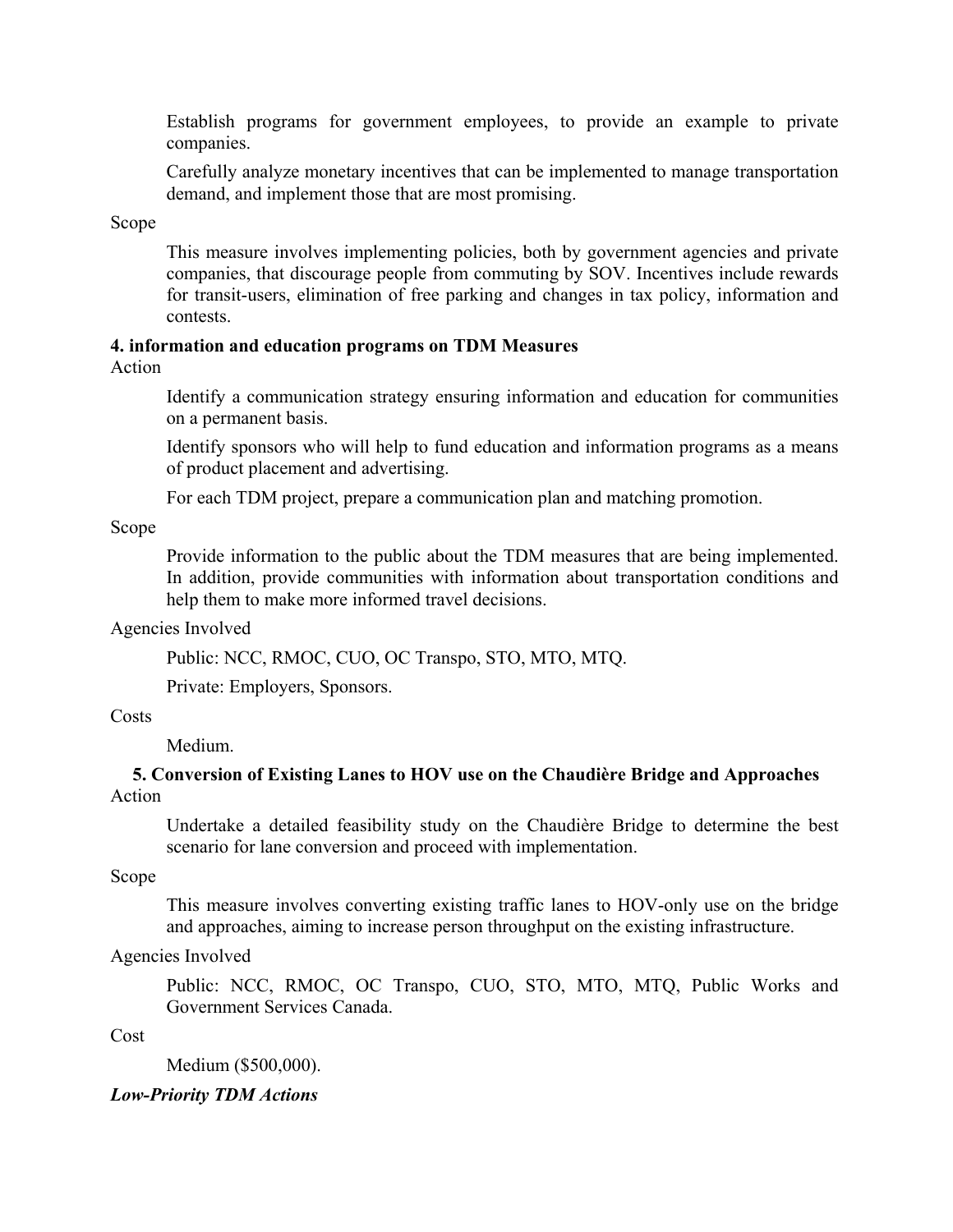### **6. Park and Ride Facilities**

Action

Identify and implement information and education programs to promote the use of park and ride lots.

Identify additional park and ride lots in Aylmer, Gatineau, Hull.

Scope

Create parking lots at strategic locations along major transit routes, where commuters can transfer to public transit, thus reducing the number of SOVs crossing the Ottawa River.

Agencies Involved

Public: RMOC, CUO, OC Transpo, STO, municipalities.

Cost

Low (for promotion only) - high (for new lot construction program).

### **Parking Management**

Action

Reduce or eliminate the minimum parking space by-law requirements.

Develop a regional strategy to manage the parking supply using the tools listed above, and proceed with implementation of that strategy.

Scope

Manage the supply of parking to reduce the number of cars that travel to and park in congested areas, using measures such as increased rates and taxes for parking spaces, reductions in employee parking subsidies, and reductions in the total parking supply.

Agencies Involved

Public: RMOC, CUO, municipalities.

Private: Employers, parking lot operators.

### Cost

Low (mainly involves legislative efforts).

### **Public Transit Improvements**

Action

Increase number of buses and services frequencies on both sides of the river.

Improve connectivity and routing between the two separate public transit systems.

Extension of dedicated right-of-way, high quality service into Quebec .

Better access for people with large items, children, and bicycles.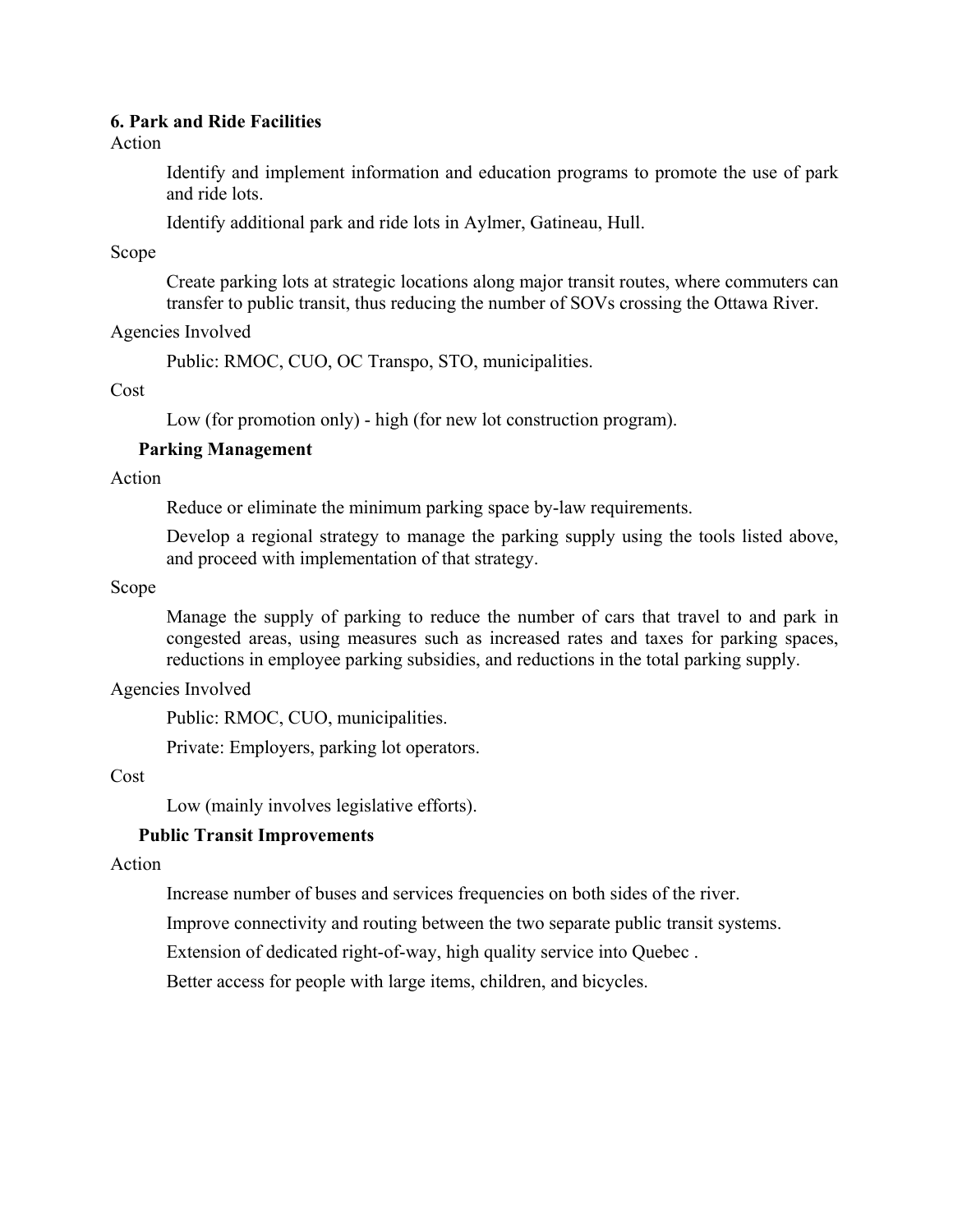#### Scope

This measure aims to improve the existing public transit infrastructure make reference to existing studies and network, as well as build new ones. Possible actions include: improve connectivity between the two systems and between transit and other modes, extension of current reserved lane / transitway service, and the implementation of new services.

#### Agencies Involved

Public: STO, OC Transpo.

#### Cost

High.

#### **Improved Network and Infrastructure for Alternative Modes**

### Action

Construct new bicycle and pedestrian paths where needed and feasible.

Improve laws that protect the right-of-way of alternative modes.

Implement jitney or collective taxi service, possibly as a private venture.

Identify opportunities for use of other alternative modes for interprovincial travel (crossriver shuttle buses, watercraft).

#### Scope

Improve the network and infrastructure for bicycles, pedestrians, paratransit (jitneys, collective taxis), cross-river shuttles, and other alternative modes.

Create incentives that will make these modes more popular and encourage commuters to use them, such as easier transfers between alternative modes and public transit.

#### Agencies Involved

Public: NCC, RMOC, CUO, OC Transpo, STO.

Private: Private transportation companies.

### Cost

High

#### **Land Use Management**

#### Action

Sustainable planning must continue to be integrated into regional planning master plan that is under revision, so that it can start to have an effect as quickly as possible.

### Scope

In the process of creating new long-range planning strategies, include measures to encourage an urban form that is more suitable for transit and other alternative modes.

#### Agencies Involved

Public: NCC, RMOC, CUO, municipalities.

Private: Citizens' groups.